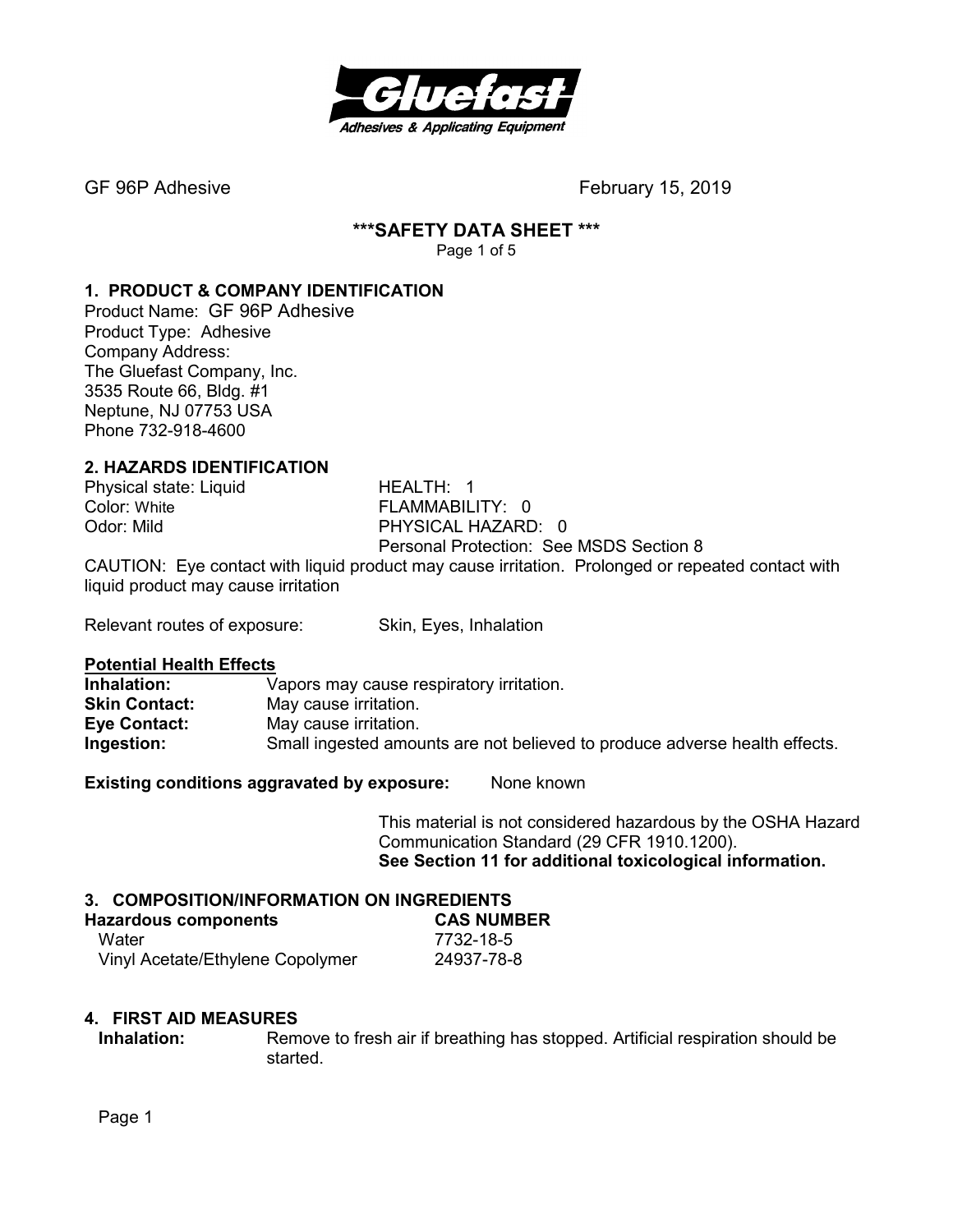

# **\*\*\*SAFETY DATA SHEET \*\*\***

Page 2 of 5

| <b>Skin contact:</b><br>Eye contact:    | Wash skin with soap and water.                                           | If splashed in eye, flush with copious quantities of water and seek medical                                  |
|-----------------------------------------|--------------------------------------------------------------------------|--------------------------------------------------------------------------------------------------------------|
| Ingestion:                              | advice.                                                                  | Larger amounts (at least several ounces) should be removed from the stomach                                  |
|                                         | by induced vomiting or aspiration. No medical conditions are known to be |                                                                                                              |
|                                         | aggravated by exposure.                                                  |                                                                                                              |
| <b>5. FIRE FIGHTING MEASURES</b>        |                                                                          |                                                                                                              |
| Flash point:                            |                                                                          | <b>None</b>                                                                                                  |
| Auto ignition temperature:              |                                                                          | Unknown                                                                                                      |
| Flammable/Explosive limits - lower:     |                                                                          | Not applicable                                                                                               |
| Flammable/Explosive limits - upper:     |                                                                          | Not applicable                                                                                               |
| <b>Extinguishing media:</b>             |                                                                          | For dry polymer use water, carbon dioxide (CO2) or ABC<br>dry chemical.                                      |
| <b>Special firefighting procedures:</b> |                                                                          | When dried polymer burns, water (H20) carbon dioxide<br>(CO2), carbon monoxide (CO), and smoke are produced. |
|                                         |                                                                          | Pyrolysis products may include some hazardous materials.                                                     |
| Unusual fire or explosion hazards:      |                                                                          | Not applicable                                                                                               |
| <b>Hazardous combustion products:</b>   |                                                                          | Carbon monoxide, carbon dioxide.                                                                             |

# **6. ACCIDENTAL RELEASE MEASURES**

Use personal protection recommended in Section 8, isolate the hazard area and deny entry to unnecessary and unprotected personnel.

| <b>Environmental precautions:</b> | Disposal of water/adhesive in accordance with federal,<br>state and local regulations. Most states prohibit disposal of<br>liquids in landfills.                                                                                   |
|-----------------------------------|------------------------------------------------------------------------------------------------------------------------------------------------------------------------------------------------------------------------------------|
| <b>Clean-up methods:</b>          | Contain spill. Recover as much as possible for reuse.<br>Absorb remaining spill with an inert material. Place into<br>closed container and store in a safe location to await<br>disposal. Wash the spill area with soap and water. |
| 7. HANDLING AND STORAGE           |                                                                                                                                                                                                                                    |
| Handling:                         | Do not freeze. Store at room temperature. Product is<br>freeze thaw stable but should be kept from freezing. If<br>frozen the product will show some increase in viscosity.                                                        |

**Storage: Storage: Shelf life is 3 months.**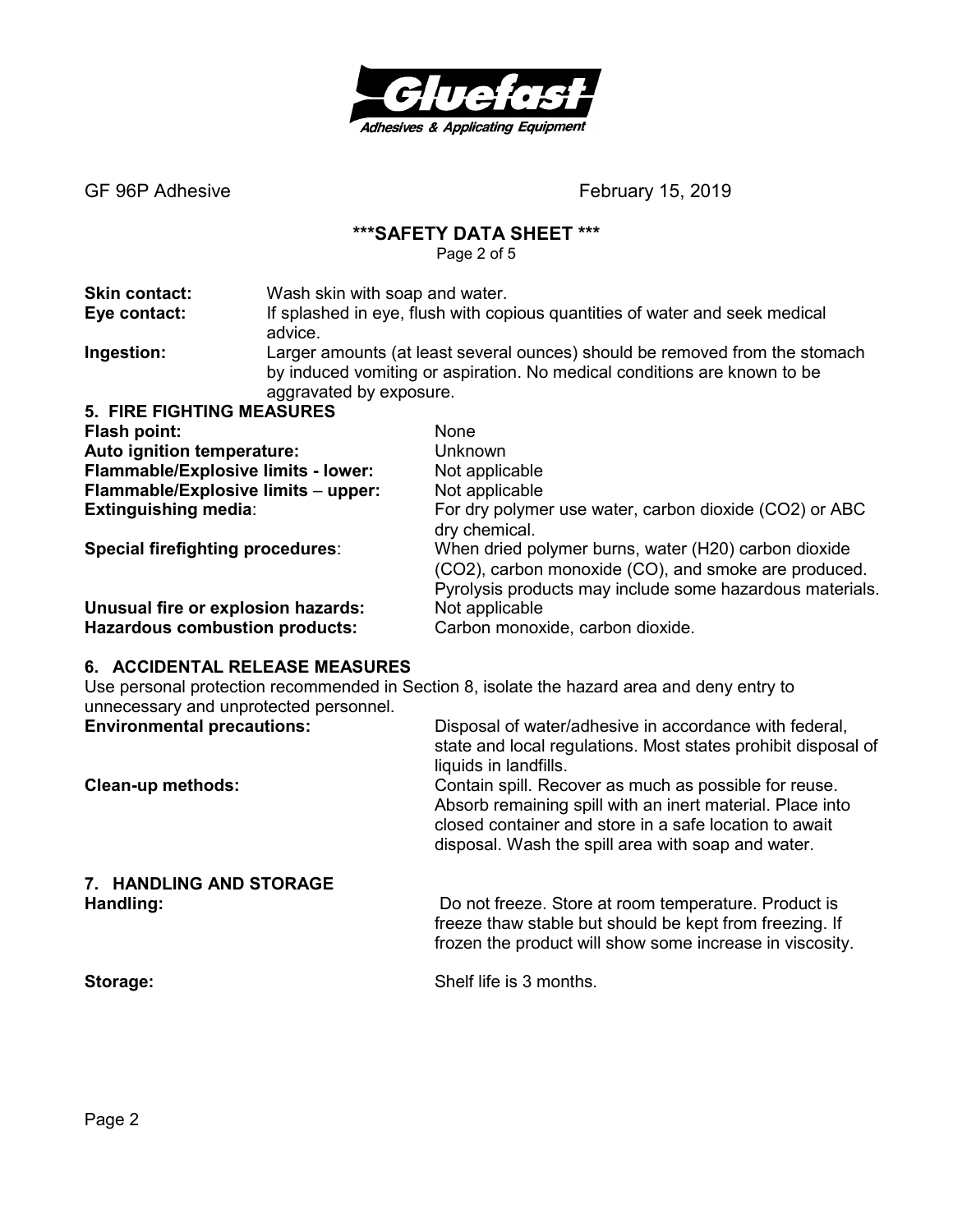

# **\*\*\*SAFETY DATA SHEET \*\*\***

Page 3 of 5

# **8. EXPOSURE CONTROLS/PERSONAL PROTECTION**

**Partition coefficient (n-octanol/water)** Not applicable<br>**VOC content:** Under .3% by \

**Employers should complete an assessment of all workplaces to determine the need for, and selection of, proper exposure controls and protective equipment for each task performed.** 

| <b>Hazardous components</b>         | <b>ACGIH TLV</b>            | <b>OSHA PEL</b> | <b>AIHA WEEL</b>                                                                                                | <b>OTHER</b> |
|-------------------------------------|-----------------------------|-----------------|-----------------------------------------------------------------------------------------------------------------|--------------|
| None                                | None                        | None            | None                                                                                                            | None         |
| <b>Engineering controls:</b>        | prevent routine inhalation. |                 | Effective exhaust ventilation should always be provided<br>to draw mists, fumes and vapors away from workers to |              |
| <b>Respiratory protection:</b>      |                             |                 | None required except if product is being sprayed where<br>a NIOSH approved mask is recommended.                 |              |
| <b>Eyeface protection:</b>          | Safety goggles.             |                 |                                                                                                                 |              |
| <b>Skin protection:</b>             | Gloves recommended.         |                 |                                                                                                                 |              |
| 9. PHYSICAL AND CHEMICAL PROPERTIES |                             |                 |                                                                                                                 |              |
| <b>Physical state:</b>              | Liquid                      |                 |                                                                                                                 |              |
| Color:                              | White                       |                 |                                                                                                                 |              |
| Odor:                               | Mild                        |                 |                                                                                                                 |              |
| <b>Odor threshold:</b>              | Not available               |                 |                                                                                                                 |              |
| Ph:                                 | $6 - 8$                     |                 |                                                                                                                 |              |
| <b>Vapor Pressure:</b>              | Water                       |                 |                                                                                                                 |              |
| <b>Boiling Point/range:</b>         | $212^{\circ}F$              |                 |                                                                                                                 |              |
| <b>Freezing Point/range:</b>        | $32^{\circ}F$               |                 |                                                                                                                 |              |
| <b>Specific gravity:</b>            | 1.09                        |                 |                                                                                                                 |              |
| <b>Bulk Density:</b>                | 9.1 pounds per gallon       |                 |                                                                                                                 |              |
| Vapor density:                      | Water                       |                 |                                                                                                                 |              |
| <b>Flash Point:</b>                 | None                        |                 |                                                                                                                 |              |
| Flammable/Explosive limits - lower: | Not applicable              |                 |                                                                                                                 |              |
| Flammable/Explosive limits - upper: | Not applicable              |                 |                                                                                                                 |              |
| <b>Autoignition temperature:</b>    | Unkown                      |                 |                                                                                                                 |              |
| <b>Evaporation rate:</b>            | Water                       |                 |                                                                                                                 |              |
| <b>Solubility in water:</b>         | <b>Dispersible</b>          |                 |                                                                                                                 |              |

Under .3% by weight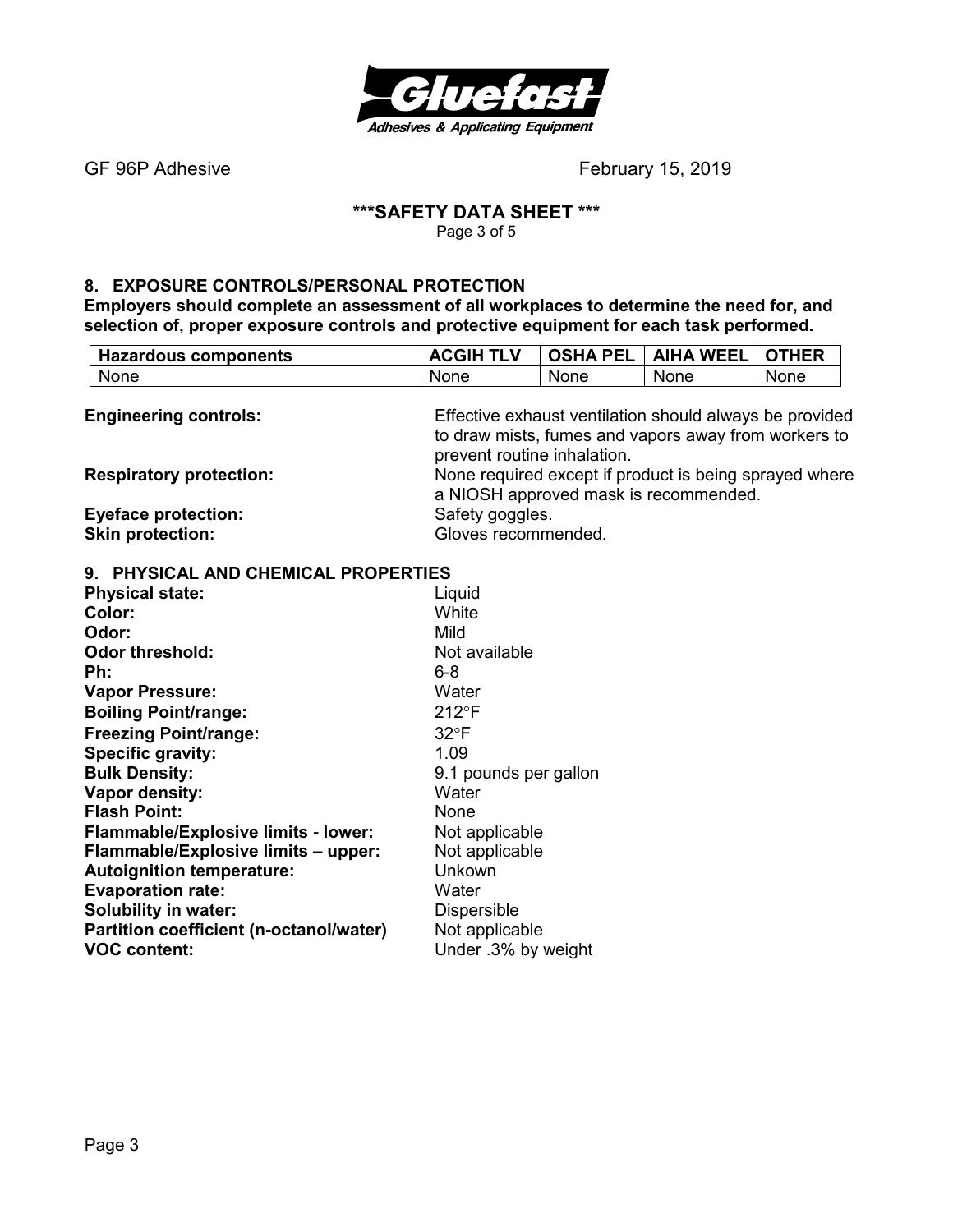

# **\*\*\*SAFETY DATA SHEET \*\*\***

Page 4 of 5

#### **10. STABILITY AND REACTIVITY**

| Stability               | <b>Stable</b>                                                                           |
|-------------------------|-----------------------------------------------------------------------------------------|
| Hazardous reactions:    | None                                                                                    |
|                         | Hazardous decomposition products   Carbon Monoxide, carbon dioxide & oxides of nitrogen |
| Incompatible materials: | Materials that react with water & strong oxidizing agents.                              |
| Conditions to avoid:    | Do not freeze.                                                                          |

# **11. TOXICOLOGICAL INFORMATION**

| <b>Hazardous components</b> |             | NTB Carcinogen   IARC Carcinogen | <b>OSHA Carcinogen</b><br>(Specifically Regulated) |
|-----------------------------|-------------|----------------------------------|----------------------------------------------------|
|                             |             |                                  |                                                    |
| None                        | <b>None</b> | None                             | None                                               |
|                             |             |                                  |                                                    |
| <b>Hazardous components</b> |             | <b>Health Effects/</b>           |                                                    |
|                             |             | <b>Target Organs</b>             |                                                    |
| None                        |             | None                             |                                                    |
|                             |             |                                  |                                                    |

# **12. ECOLOGICAL INFORMATION**

Ecological information: Not available

# **13. DISPOSAL CONSIDERATIONS**

#### **Information provided is for unused product only.**

| Recommended method of disposal: | Legal disposition of wastes is the responsibility of the<br>owner/generator of the waste. Applicable federal, state<br>and/or local regulations must be followed during<br>treatment, storage, or disposal of waste containing this |
|---------------------------------|-------------------------------------------------------------------------------------------------------------------------------------------------------------------------------------------------------------------------------------|
| Hazardous waste number:         | product.<br>Not a RCRA hazardous waste.                                                                                                                                                                                             |
|                                 |                                                                                                                                                                                                                                     |

# **14. TRANSPORT INFORMATION**

U.S. Department of Transportation Ground (49 CFR)

| Proper shipping name:                                                                     | GF96PGL, GF96PPL, GF96PDR             |
|-------------------------------------------------------------------------------------------|---------------------------------------|
| Hazard class or division:                                                                 | <b>None</b>                           |
| Identification number:                                                                    | <b>None</b>                           |
| Packing group:                                                                            | Carton, 5-gallon pail, 55 gallon drum |
| Product is not regulated, non hazardous and not restricted for transport by air or water. |                                       |

Page 4